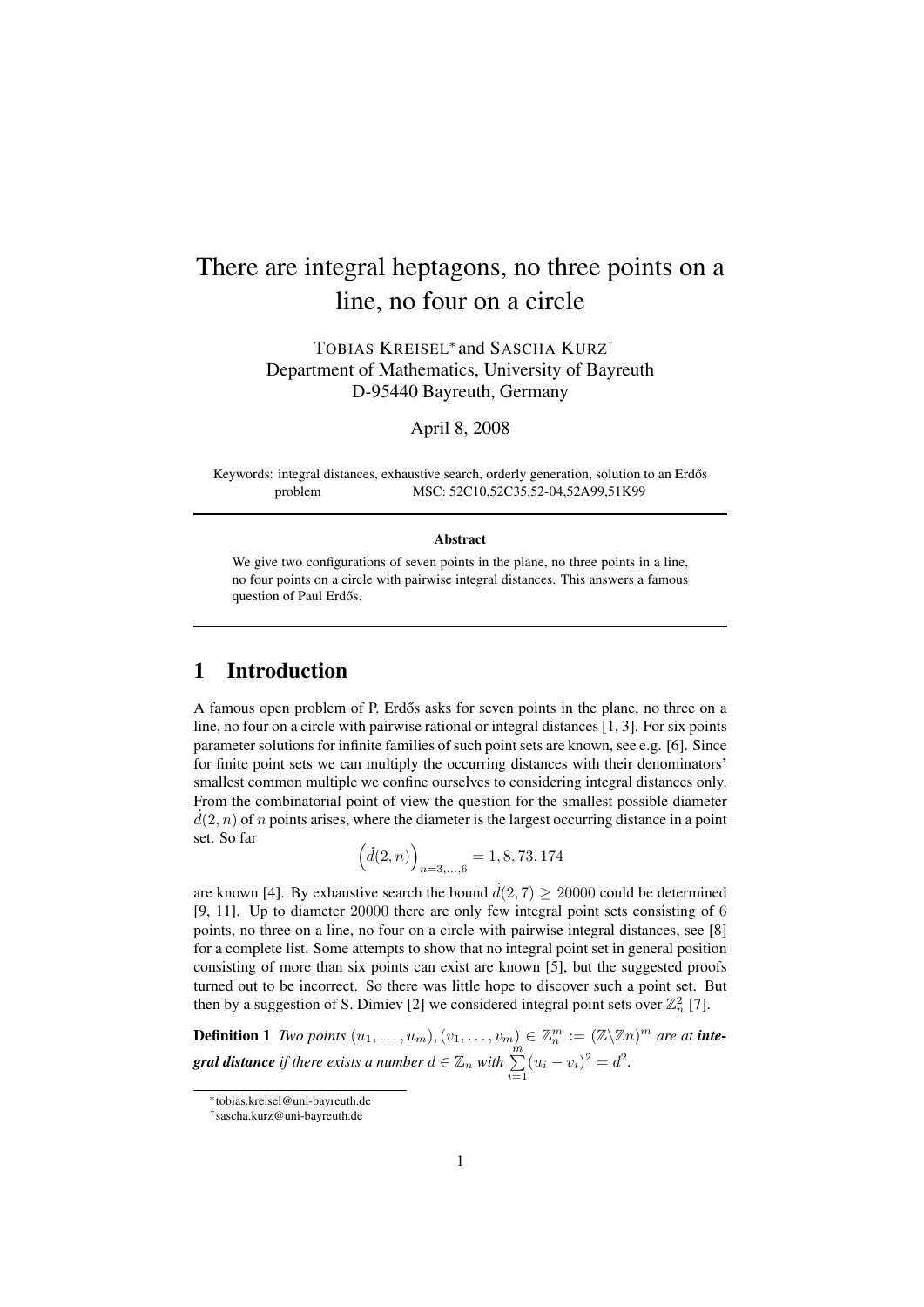So, an integral point set in  $\mathbb{Z}_n^2$  is defined as a subset of  $\mathbb{Z}_n^2$  where all pairs of points are at integral distance. To have an analogue to the "no three on a line and no four on a circle" restriction we need two further definitions.

**Definition 2** A set of  $r$  points  $(u_i, v_i) \in \mathbb{Z}_n^2$  is collinear if there are  $a, b, t_1, t_2, w_i \in \mathbb{Z}_n$ *with*  $a + w_i t_1 = u_i$  *and*  $b + w_i t_2 = v_i$ *.* 

**Definition 3** Four points  $p_i = (x_i, y_i)$  in  $\mathbb{Z}_n^2$  are said to be situated on a circle if there  $\text{exist } a, b \in \mathbb{Z}_n, r \in \mathbb{Z}_n \backslash \{\overline{0}\} \text{ with } (x_i - a)^2 + (y_i - b)^2 = r^2 \ \forall i.$ 

By  $\dot{\mathcal{I}}(n,2)$  we denote the maximum number of points in  $\mathbb{Z}_n^2$  with pairwise integral distances where no three are collinear and no four points are situated on a circle. By combinatorial search techniques—see [7] for the details—we found two point sets proving  $\mathcal{I}(50, 2) \geq 12$  and  $\mathcal{I}(61, 2) \geq 9$ . Surely this does not imply the existence of an integral point set over the real plane in general position, i.e. no three points on a line, no four points on a circle, however it did give us a fresh impetus to continue our search.

## 2 Integral heptagons in general position

The results for the "relaxed" problem over  $\mathbb{Z}_n^2$  motivated us to maintain our approach of exhaustive generation of all plane integral point sets in general position up to a given diameter by a variant of orderly generation, see [9, 11] for details. Also, without changing our approach but simply by harnessing more computational power we were lucky enough to discover the following distance matrix

|  |                                       |  | $0$ 22270 22098 16637 9248 8908 8636 |     |
|--|---------------------------------------|--|--------------------------------------|-----|
|  | 22270 0 21488 11397 15138 20698 13746 |  |                                      |     |
|  | 22098 21488 0 10795 14450 13430 20066 |  |                                      |     |
|  | 16637 11397 10795 0 7395 11135 11049  |  |                                      | (1) |
|  | 9248 15138 14450 7395 0 5780 5916     |  |                                      |     |
|  | 8908 20698 13430 11135 5780 0 10744   |  |                                      |     |
|  | 8636 13746 20066 11049 5916 10744     |  |                                      |     |

corresponding to a plane integral point set in general position with diameter 22270 consisting of seven points. So this answers Erdős's question positively. Since we applied an exhaustive search we receive:

#### **Theorem 1**  $\dot{d}(2, 7) = 22270$ .

To avoid duplicated listings of isomorphic point sets we give all point sets in the following canonical form. Consider the vector  $v(\Delta)$  formed by the columns of the upper right triangle of a distance matrix  $\Delta$ . A certain distance matrix  $\Delta$  of a point set  $\mathcal P$ (induced by a labeling of the points) is said to be canonical or maximal if its vector  $v(\Delta)$  is the largest one in the set of all vectors of distance matrices of P with respect to the lexicographic order.

In Figure 1 we give an embedding of distance matrix (1) in the plane and an exact coordinate representation. Discovering this point set clearly motivates to search for further examples to get ideas how to construct an infinite family of examples. Unfortunately this point set is the only example with at most 30000 in diameter. For diameters greater than 30000 our approach of exhaustive search requires too much computational power so that we decided to skip to a restricted search. To describe the details of our restriction of the search space we need: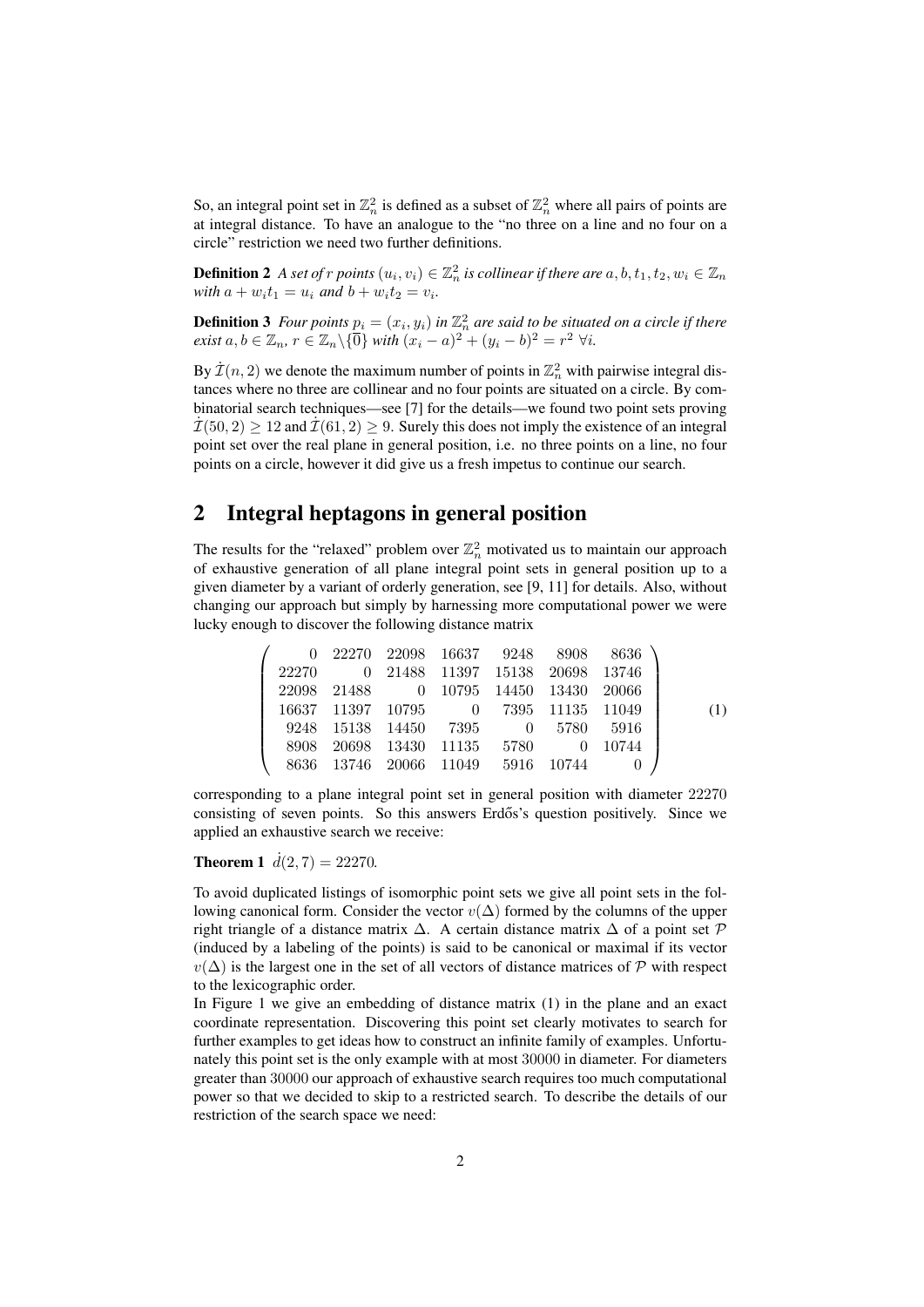

Figure 1: First example of an integral heptagon in general position.

**Definition 4** *The characteristic of an integral triangle with side lengths*  $a, b, c \in \mathbb{Z}$  *is the square free part of*  $(a + b + c)(a + b - c)(a - b + c)(-a + b + c)$ .

Theorem 2 *Each non degenerated triangle in a plane integral point set has equal characteristic.*

In point set (1) the characteristic is given by  $2002 = 2 \cdot 7 \cdot 11 \cdot 13$  which explains the shape of the y-coordinates, see Figure 1 and  $[10]$ . We notice that the characteristic of point set (1) is composed of relatively small prime factors. By a look at our list of integral hexagons in general position [8] we see that this seems to be a phenomenon that holds for a great part of the known examples. This phenomenon seems to hold for similar problems also. By determing the minimum diameter  $d(2, n)$  of plane integral point sets without further restrictions up to  $n = 122$  points [11] we could check that the known minimal examples also have a characteristic composed of small prime factors. If additionally no three points are allowed to be collinear we denote the corresponding minimum diameter by  $d(n, 2)$ . By determing all those minimal integral point sets with up to  $n = 36$  points [9, 11] we could check that the same phenomenon also occurs in this case. So it seemed worth a try to exhaustively construct all plane integral point sets in general position with given diameter of at most 70000 and the characteristic being a divisor of  $6469693230 = 2 \cdot 3 \cdot 5 \cdot 7 \cdot 11 \cdot 13 \cdot 17 \cdot 19 \cdot 23 \cdot 29$ . The outcome was yet another example:

$$
\left(\begin{array}{ccccc} 0 & 66810 & 66555 & 66294 & 49928 & 41238 & 40290 \\ 66810 & 0 & 32385 & 64464 & 32258 & 25908 & 52020 \\ 66555 & 32385 & 0 & 34191 & 16637 & 33147 & 33405 \\ 66294 & 64464 & 34191 & 0 & 34322 & 53244 & 26724 \\ 49928 & 32258 & 16637 & 34322 & 0 & 20066 & 20698 \\ 41238 & 25908 & 33147 & 53244 & 20066 & 0 & 32232 \\ 40290 & 52020 & 33405 & 26724 & 20698 & 32232 & 0 \end{array}\right) \tag{2}
$$

Unfortunately the discovery of further examples is currently beyond our means since the algorithm we use is of running time  $\Omega(d^3)$  for the search for plane integral point sets in general position with diameter at most  $d$ . Though the restriction on the characteristic did accelerate computations significantly the theoretic lower bound for the complexity remains. (There are  $O(d^3)$  integral triangles with diameter at most d.)